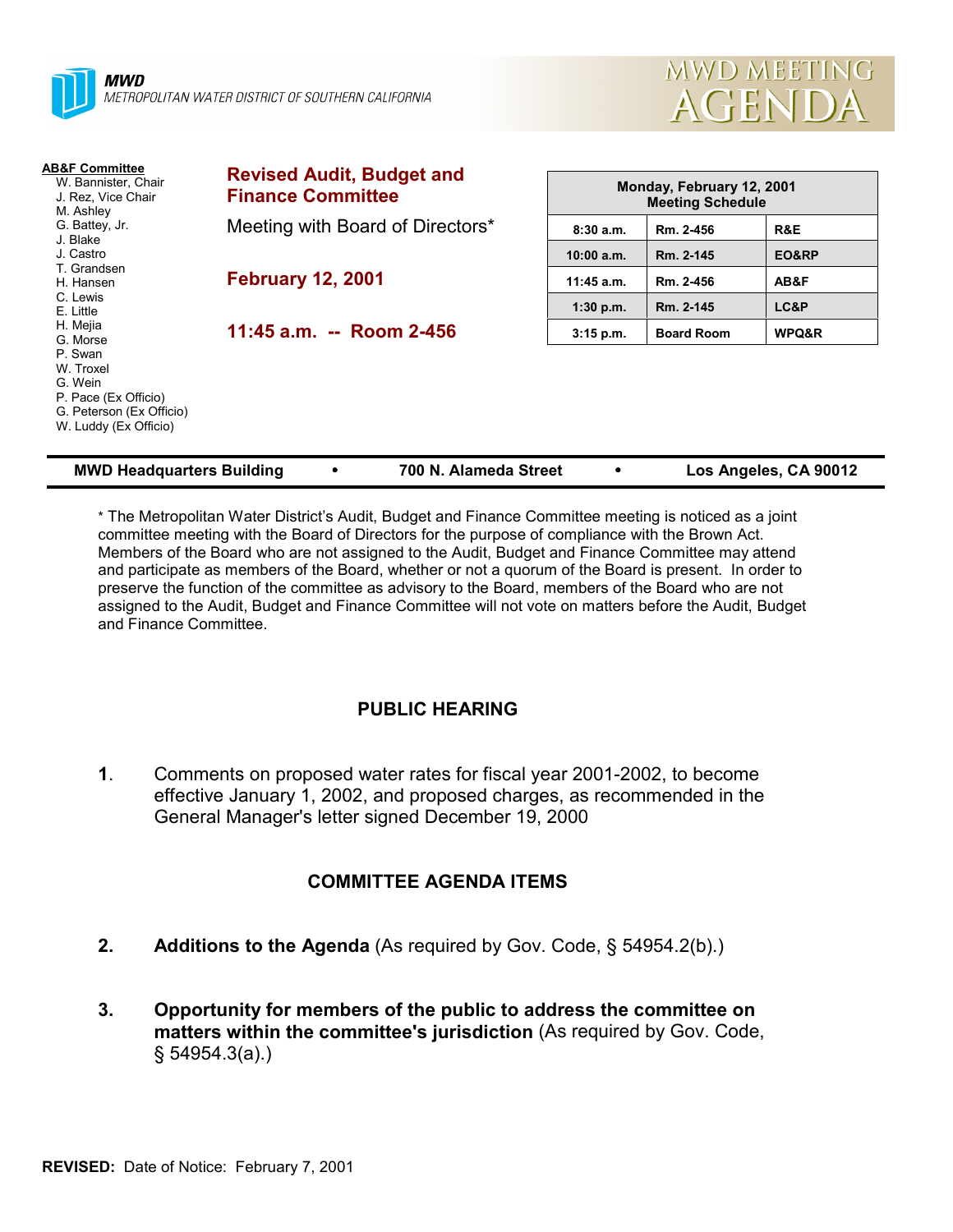# **4. Committee Chairman's Monthly Activity Report**

**5. Approval of the Minutes of the meeting of (a) the Budget and Finance Committee held January 8, 2001, and (b) the Special Audit Committee held December 11, 2000**

### **6. AUDIT COMMITTEE ITEMS**

- **Added** a. Description of the Auditor's position.
- **Added** b. Discussion of assignments for the Audit Department.
- **Added** c. Function of the Audit Committee and relationship to the Board.
- **Added** d. Procedures to be adopted by committee for future assignments and reports.
	- e. Interim General Auditor's Audit Work Plan (Revised).
	- f. Request to solicit proposals for External Audit Services for fiscal years 2001-02, 2002-03, and 2003-04.
	- g. Annual Letter of Recommendations from Independent Auditors and Management's response.
	- h. Status report on fiscal year 2000-01 Audit Work Plan as of December 31, 2000.
	- i. Capital Projects reporting presentation.
	- j. Presentation on the La Verne Machine Shop Efficiency.
	- k. Audit Department Reports for December 2000 and January 2001. **(Written reports to be sent separately)**
	- l. Replacement process for General Auditor.

# **7. REVIEW OF FINANCIAL STATEMENTS**

- a. Report of investment activity.
- b. Financial highlights.